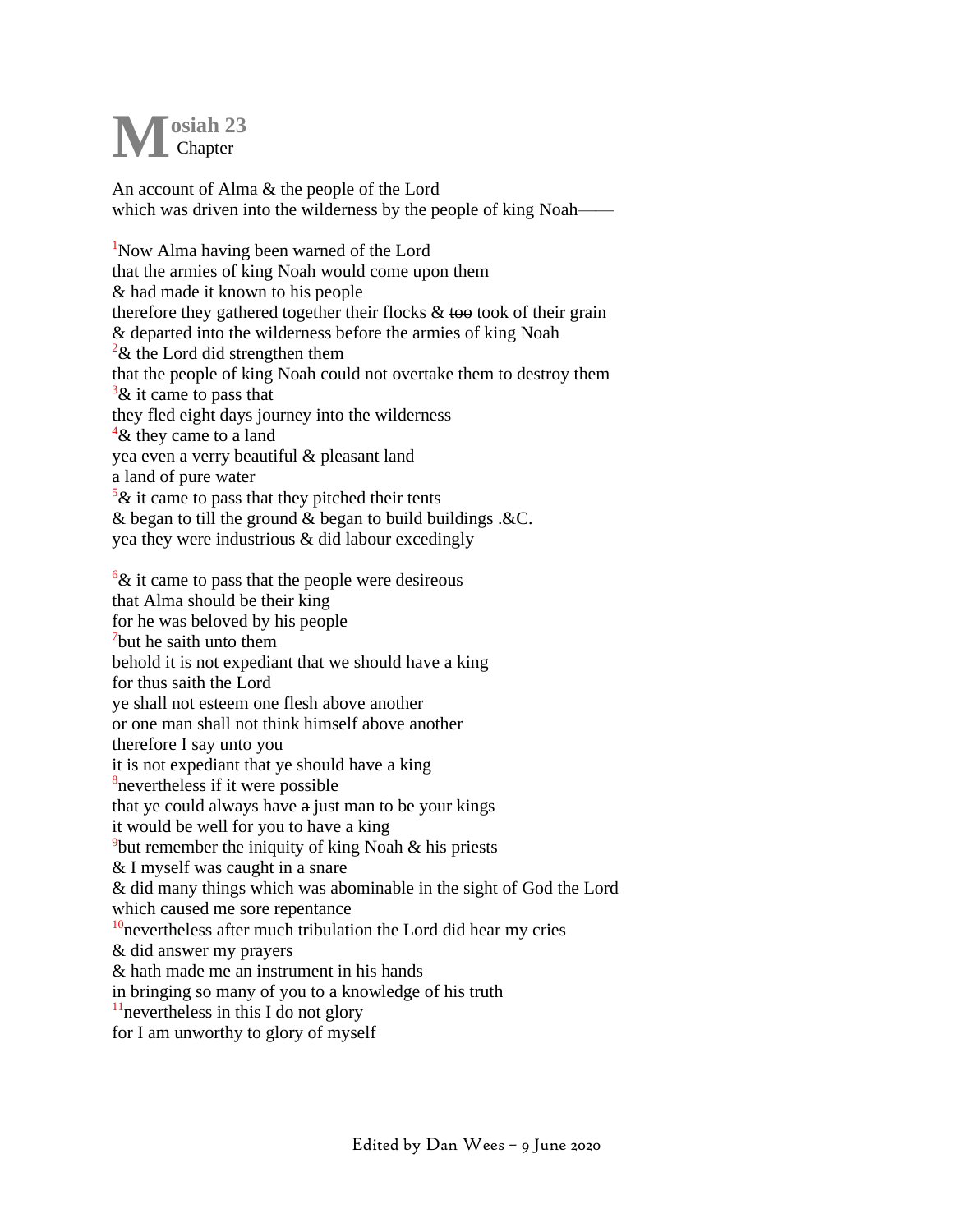$12\&$  now I say unto you as you have been opposed oppressed by king Noah & have been in bondage to him & his priests & have been brought into iniquity by them therefore ye were bound with the bands of iniquity  $13\&$  now as ye have been delivered by the power of God out of these bonds yea out of the hands of king Noah & his people & also from the bonds of iniquity even so I desire that ye should stand fast in this liberty wherewith ye have been made free & that ye *t*rust no man to be a king over you  $14\&$  also trusting no one to be your teachers nor your ministers except he be a man of God walking in his ways & keeping his commandments  $15$ thus did Alma teach his people that every man should love his neighbor as himself that there should be no contention among them

 $16\&$  now Alma was their high Priest he being the founder of their church  $17\&$  it came to pass that none received authority to preach or to teach except it were by him from God therefore he consecrated all their priests  $\&$  all their teachers & none were consecrated except it were just men  $18$ <sup>18</sup>therefore they did watch over their people & did nourish them with things pertaining to righteousness

 $19\&$  it came to pass that they began to prosper excedingly in the land & they called the land Helaman  $20\&$  it came to pass that they did multiply & prosper excedingly excedingly in the land of Helaman & they built a city which they called the city of Helaman  $^{21}$ nevertheless the Lord seeth fit to chasten his people yea he tryeth their patience & their faith  $22$ nevertheless whosoever patteth his trust in him the same shall be lifted up at the last day yea & thus it was with this people  $23$ for behold I will shew unto you that they were brought into bondage & none could deliver them but the Lord their God yea even the God of Abraham & of Isaac & of Jacob  $^{24}$ & it came to pass that he did deliver them & he did shew forth his mighty power unto them & great was their rejoiceings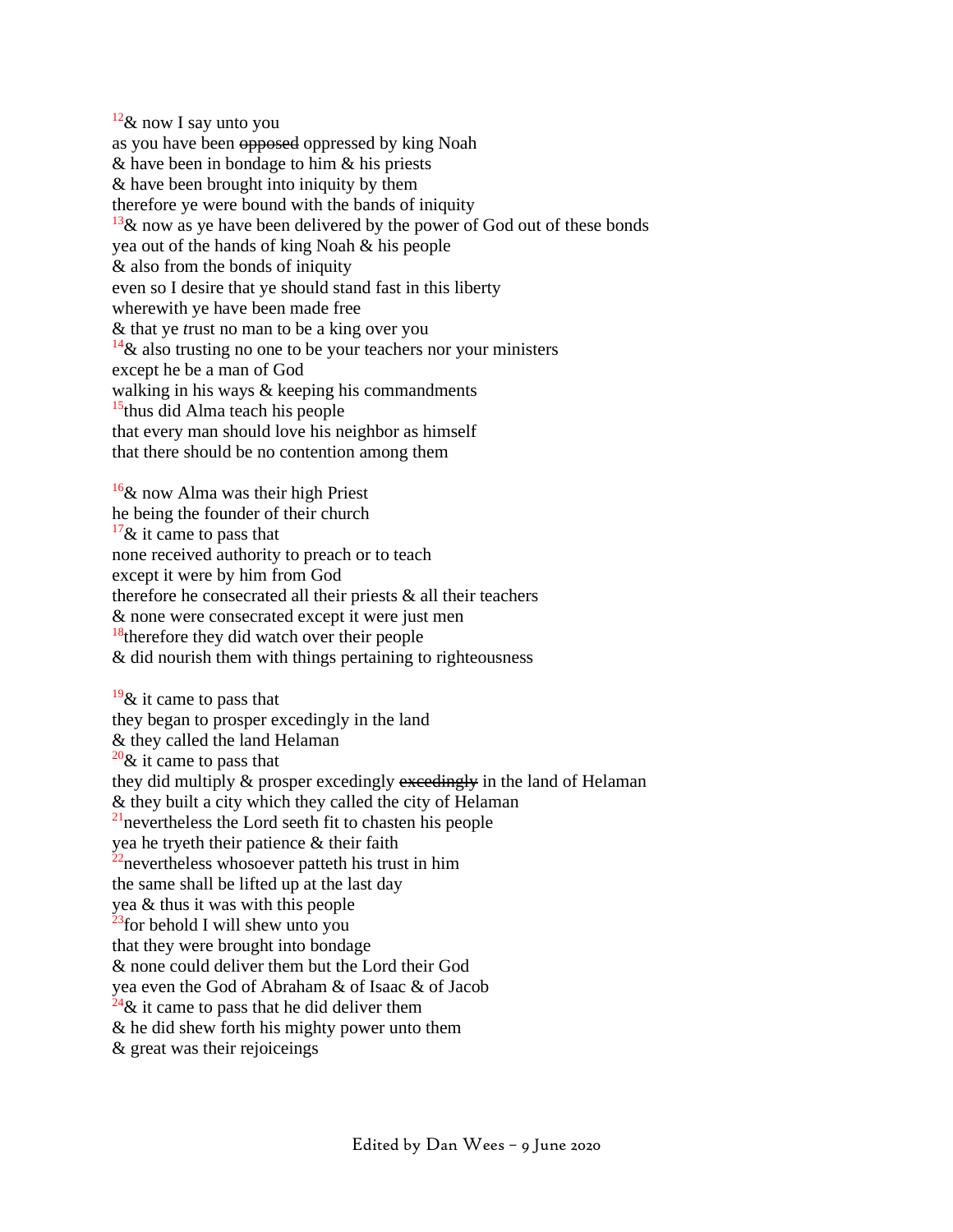$^{25}$ for behold it came to pass that while they were in the land of Helaman yea in the city of Helaman while tilling the land round about behold an army of the Lamanites were in the borders of the land  $^{26}$ now it came to pass that the Brethren of Alma fled from their fields & gathered themselves together into the city of Helaman & they were much frightened because of the appearance of the Lamanites  $27$ but Alma went forth & stood among them & exhorted them that they should not be frightened but that they should remember the Lord their  $\Diamond$  God & he would deliver them  $28$ <sup>therefore they hushed their fears</sup> & began to cry unto the Lord that he would soften the hearts of the Lamanites that they would spare them  $&$  their wives  $&$  children  $29\&$  it came to pass that the Lord did soften the hearts of the Lamanites & Alma & his bre*t*hren went forth & delivered them*s*elves up into their hands & the Lamanites took possession of the Land of Helaman  $30$ now the armies of the Lamanites which had followed after the people of king Limhi had been lost in the wilderness for many days  $31\&$  behold they had found those priests of king Noah in a place which they called Amulon & they had began to posess the land of Amulon & had began to till the ground  $32$ now the name of the leader of those priests was Amulon  $33\%$  it came to pass that Amulon did plead with the Lamanites & he also sent forth their wives which was the daughters of the Lamanites to plead with their brethren

that they should not destroy their husbands

 $34\&$  it came to pass that

the Lamanites had compassion on Amulon & his brethren

& did not destroy them because of their wives

 $35\&$  Amulon & his brethren did join them Lamanites

& they were traveling in the wilderness in search of the land of Nephi

when *t*hey discovered the land of Helaman

which was posessed by Alma & his brethren

 $\frac{36}{36}$ & it came to pass that the Lamanites promised unto Alma & his brethren that if they would shew them the way which led to the land of Nephi that they would grant unto them their lives & their liberty  $37$ but it came to pass that after Alma had shewn them the way that lead to the land of Nephi the Lamanites would not keep their promise but they set guards round about the land of Helaman over Alma & his brethren